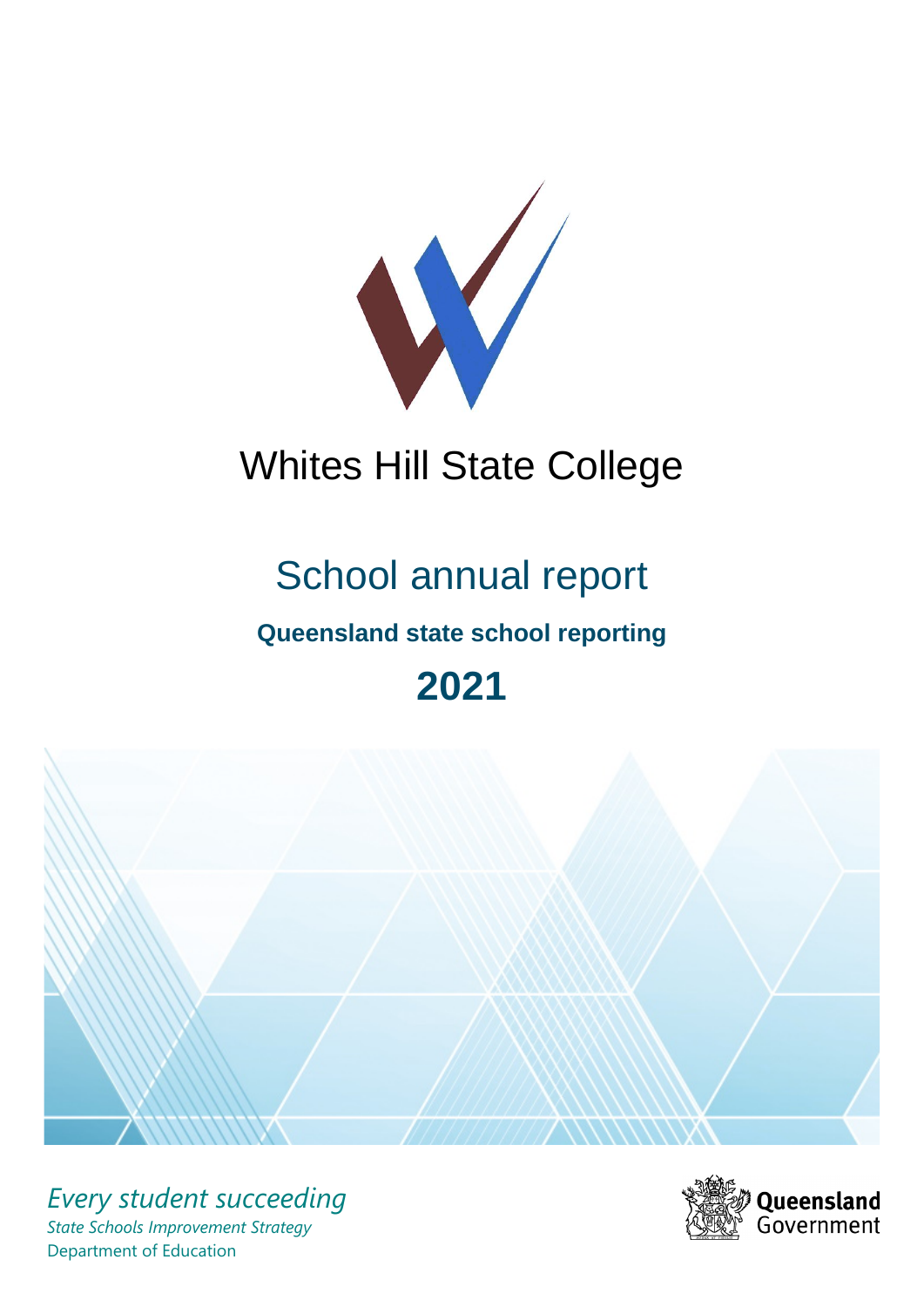**OFFICIAL – Public** Published as information source only. Public information used to create this report may not appear in this format in the public domain Please refer to disclaimer information.

#### **Contact details**

| <b>Postal Address</b> | <b>PO Box 42 Carina 4152</b>     |
|-----------------------|----------------------------------|
| <b>Phone</b>          | (07) 3900 8333                   |
| Fax                   | $(07)$ 3900 8300                 |
| Email                 | principal@whiteshillsc.eq.edu.au |
| Website               | https://whiteshillsc.eq.edu.au   |

#### **Disclaimer**

The materials presented in this report are distributed by the Department of Education (the department) as an information source only.

The information and data in this report is subject to change without notice.<br>The department makes no statements, representations, or warranties about the accuracy or completeness of, and you should not rely on, any informa report. The department disclaim all responsibility and all liability (including without limitation, liability in negligence) for all expenses, losses, damages and costs you might incur as a

result of the information in this report being inaccurate or incomplete in any way, and for any reason.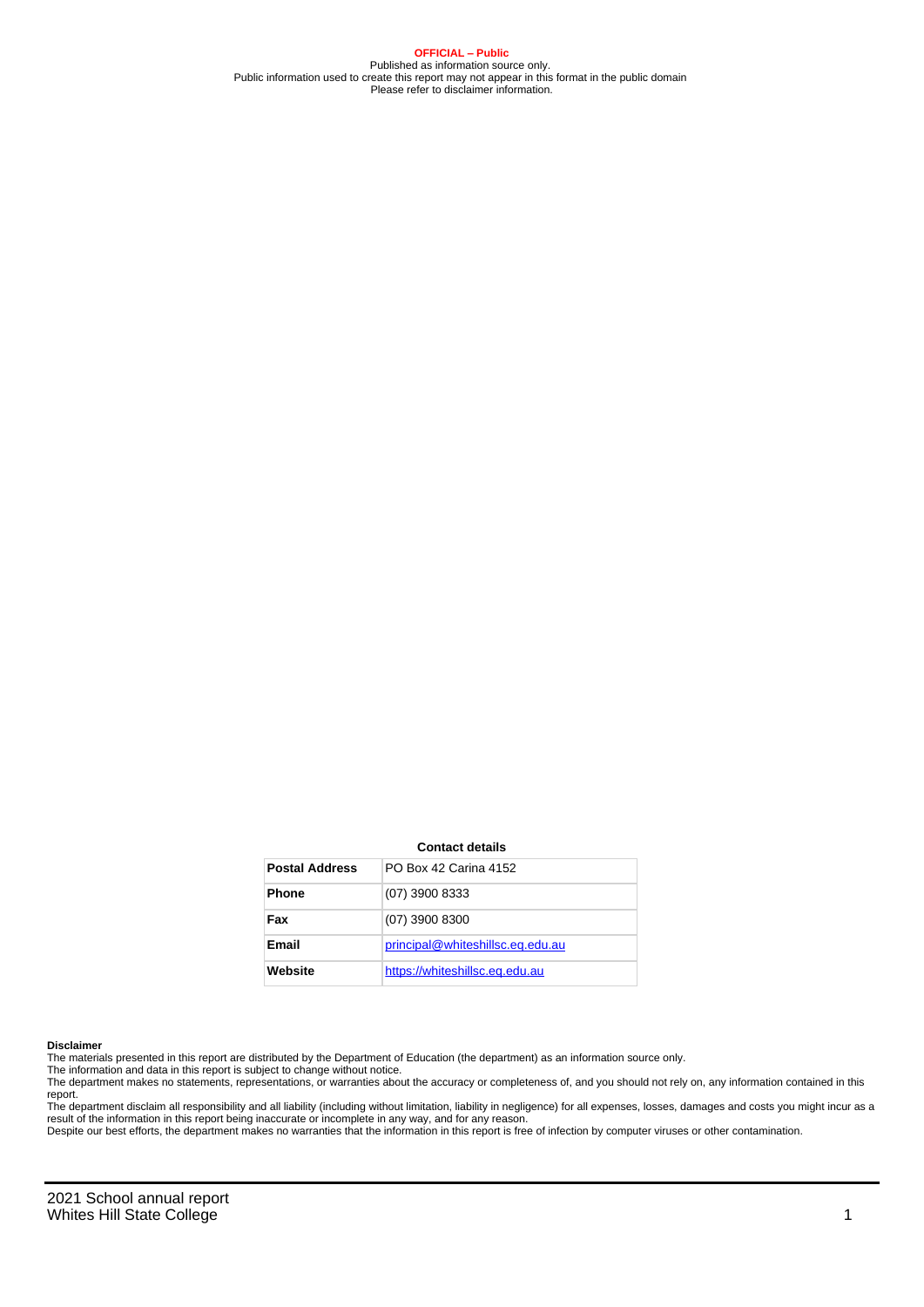| School context                   |                                                                                                                                                                                         |
|----------------------------------|-----------------------------------------------------------------------------------------------------------------------------------------------------------------------------------------|
| Coeducational or single sex      | Coeducational                                                                                                                                                                           |
| <b>Independent Public School</b> | No.                                                                                                                                                                                     |
| Year levels offered in 2021      | Prep Year - Year 12                                                                                                                                                                     |
| Webpages                         | Additional information about Queensland state schools is located on the:<br>My School website<br>Queensland Government data website<br>Queensland Government schools directory website. |

# **Characteristics of the student body**

### **Student enrolments**

### **Table 1: Student enrolments by year level**

|                   |      | <b>February</b> |      |      | <b>August</b> |      |
|-------------------|------|-----------------|------|------|---------------|------|
| <b>Year Level</b> | 2019 | 2020            | 2021 | 2019 | 2020          | 2021 |
| <b>Prep Year</b>  | 43   | 38              | 45   | 41   | 39            | 46   |
| Year 1            | 44   | 43              | 34   | 39   | 41            | 35   |
| Year 2            | 43   | 43              | 46   | 41   | 43            | 49   |
| Year 3            | 39   | 45              | 43   | 41   | 45            | 43   |
| Year 4            | 40   | 44              | 44   | 37   | 45            | 44   |
| Year 5            | 42   | 52              | 42   | 42   | 48            | 44   |
| Year <sub>6</sub> | 49   | 42              | 53   | 48   | 45            | 53   |
| Year <sub>7</sub> | 83   | 83              | 65   | 80   | 83            | 69   |
| Year 8            | 74   | 84              | 82   | 75   | 82            | 78   |
| Year 9            | 78   | 70              | 80   | 80   | 74            | 81   |
| Year 10           | 84   | 75              | 71   | 81   | 82            | 70   |
| Year 11           | 72   | 77              | 78   | 65   | 73            | 75   |
| Year 12           | 56   | 58              | 69   | 52   | 58            | 65   |
| <b>Total</b>      | 747  | 754             | 752  | 722  | 758           | 752  |

Notes

1. Student counts include headcount of all full- and part-time students at the school.

### **Average class sizes**

### **Table 2: Average class size information for each phase of schooling**

| <b>Year Levels</b> | 2019 | 2020 | 2021 |
|--------------------|------|------|------|
| Prep - Year 3      | 20   | 21   | 22   |
| Year 4 – Year 6    | 21   | 23   | 24   |
| Year $7 -$ Year 10 | 21   | 24   | 20   |
| Year 11 – Year 12  | 13   | 15   | 16   |

Notes

1. Classes are measured against the target of 25 students per teacher in Prep to Year 3 and Years 11 to 12, and target of 28 students per teacher in Years 4 to 10. Where composite classes exist across cohorts (e.g. Year 3/4) the class size targets would be the lower cohort target.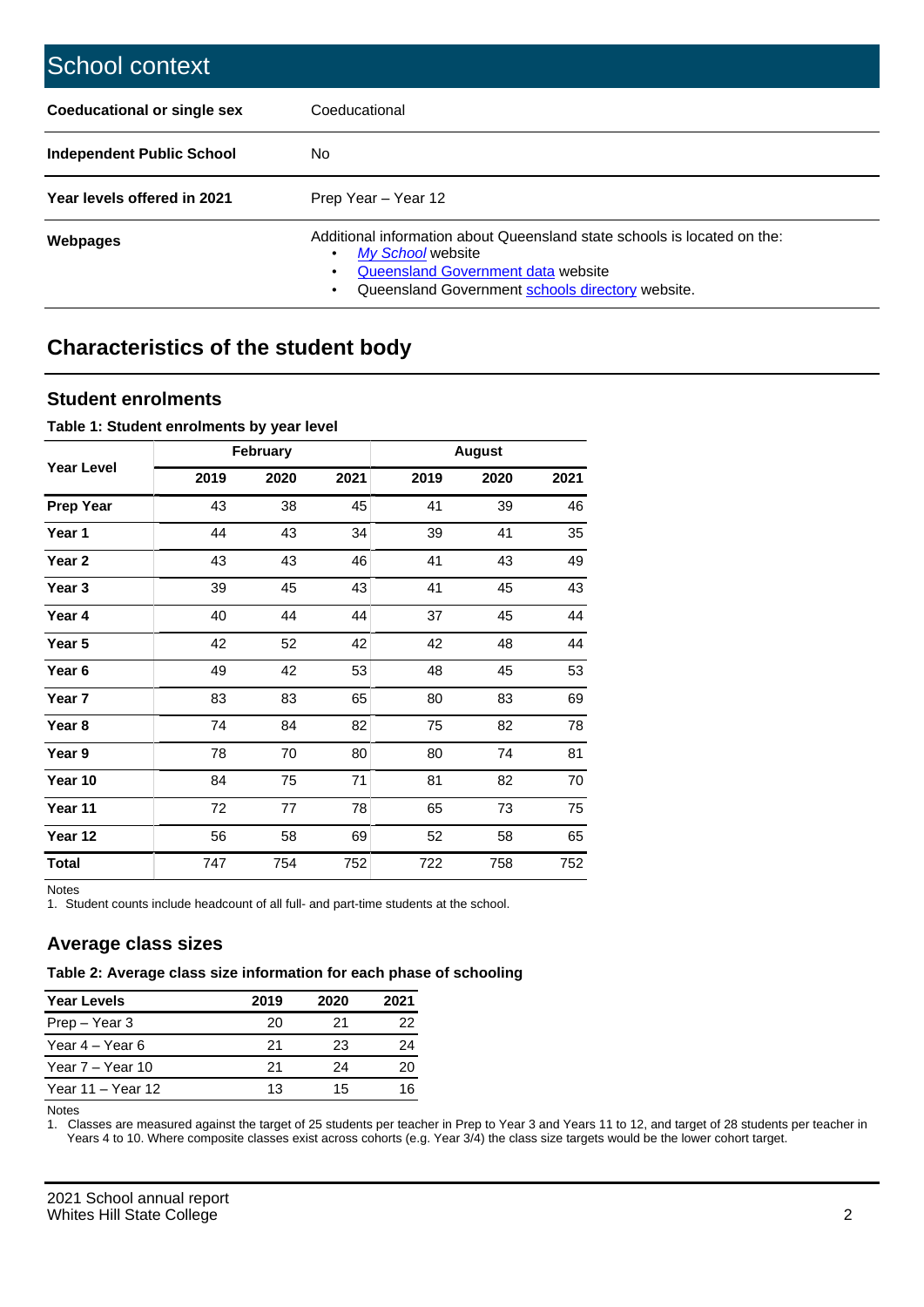## **Respectful relationships education**

To support students' learning, health and wellbeing all state schools are required to implement respectful relationships education through the Prep to Year 10 Australian Curriculum: Health and Physical Education and/or through school pastoral care programs across Prep to Year 12.

### **Parent, student and staff satisfaction**

Tables 3–5 show selected items from the Parent/Caregiver, Student and Staff School Opinion Surveys. In response to the COVID-19 health emergency, the annual school opinion surveys of students, teachers and staff were not administered in 2020. A new time series started in 2021 and data from this collection is not considered directly comparable with earlier collections due to significant methodology changes.

For state level information go to the **[School Opinion Survey](https://qed.qld.gov.au/publications/reports/statistics/schooling/schools/schoolopinionsurvey) webpage**.

### **Table 3: Parent/Caregiver Survey**

| Percentage of parents/caregivers who agree <sup>1</sup> that:                                               | 2019  | 2020 | 2021  |
|-------------------------------------------------------------------------------------------------------------|-------|------|-------|
| This is a good school.                                                                                      | 82.0% |      | 90.4% |
| My child likes being at this school. <sup>2</sup>                                                           | 90.2% |      | 88.3% |
| My child feels safe at this school. <sup>2</sup>                                                            | 88.2% |      | 85.8% |
| My child's learning needs are being met at this school. <sup>2</sup>                                        | 84.3% |      | 84.8% |
| My child is making good progress at this school. <sup>2</sup>                                               | 86.0% |      | 88.8% |
| Teachers at this school expect my child to do his or her best. <sup>2</sup>                                 | 88.0% |      | 94.4% |
| Teachers at this school provide my child with useful feedback about his or her school<br>work. <sup>2</sup> | 78.0% |      | 89.3% |
| Teachers at this school motivate my child to learn. <sup>2</sup>                                            | 80.0% |      | 87.2% |
| Teachers at this school treat students fairly. <sup>2</sup>                                                 | 75.5% |      | 87.3% |
| can talk to my child's teachers about my concerns. <sup>2</sup>                                             | 81.3% |      | 92.9% |
| This school works with me to support my child's learning. <sup>2</sup>                                      | 84.3% |      | 85.7% |
| This school takes parents' opinions seriously. <sup>2</sup>                                                 | 70.2% |      | 79.6% |
| Student behaviour is well managed at this school. <sup>2</sup>                                              | 57.1% |      | 78.3% |
| This school looks for ways to improve. <sup>2</sup>                                                         | 90.0% |      | 84.7% |
| This school is well maintained. <sup>2</sup>                                                                | 82.4% |      | 91.2% |

Notes

1. Agree represents the percentage of respondents who Somewhat Agree, Agree or Strongly Agree with the statement.

2. Nationally agreed parents/caregiver items.

3. DW = Data withheld to ensure confidentiality.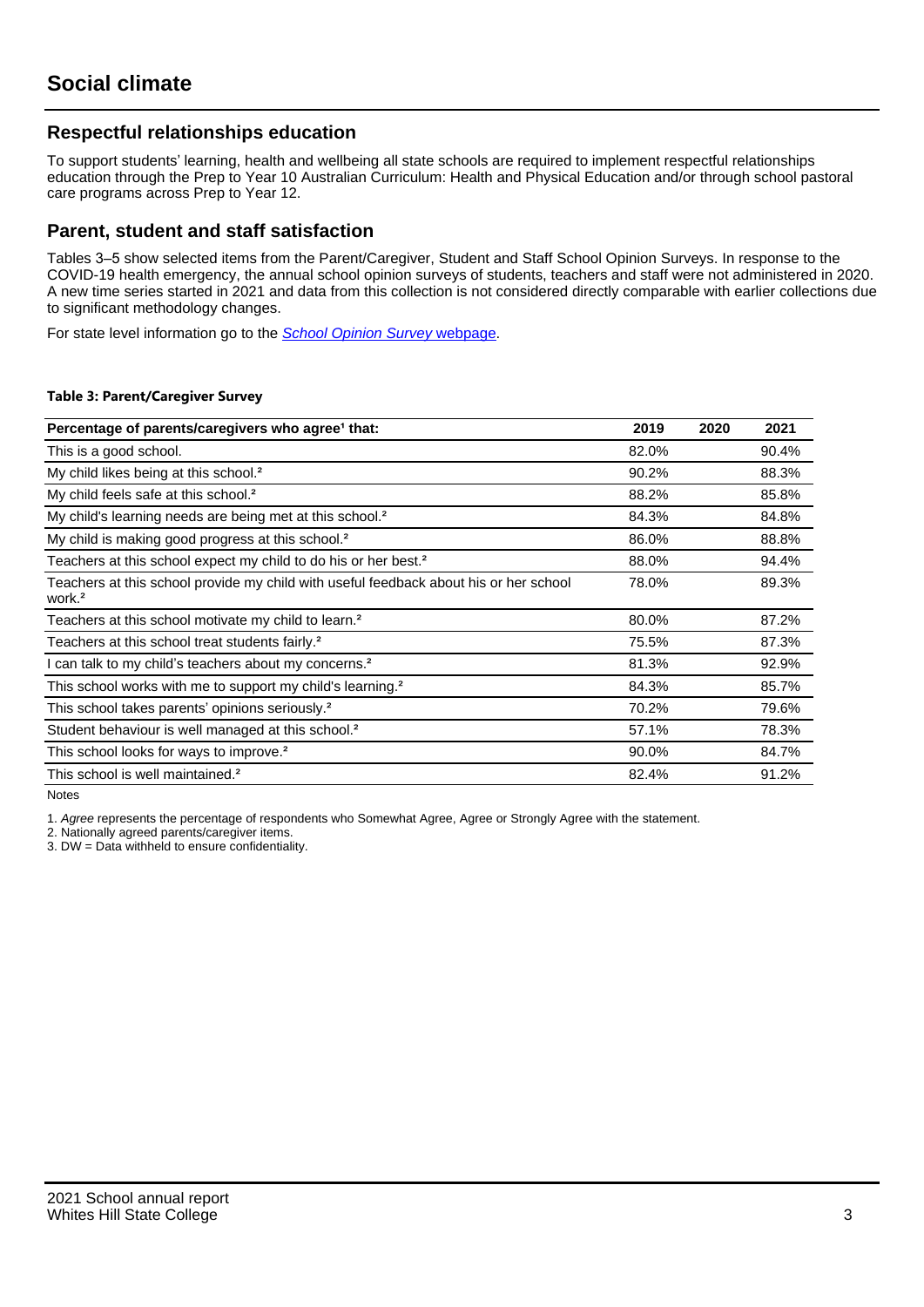### **Table 4: Student Survey**

| Percentage of students who agree <sup>1</sup> that:                            | 2019  | 2020 | 2021  |
|--------------------------------------------------------------------------------|-------|------|-------|
| I like being at my school. <sup>2</sup>                                        | 88.6% |      | 72.3% |
| I feel safe at my school. <sup>2</sup>                                         | 89.0% |      | 82.0% |
| My teachers motivate me to learn. <sup>2</sup>                                 | 92.7% |      | 87.0% |
| My teachers expect me to do my best. <sup>2</sup>                              | 98.1% |      | 94.7% |
| My teachers provide me with useful feedback about my school work. <sup>2</sup> | 89.6% |      | 83.2% |
| Teachers at my school treat students fairly. <sup>2</sup>                      | 77.0% |      | 74.0% |
| I can talk to my teachers about my concerns. <sup>2</sup>                      | 75.9% |      | 64.1% |
| My school takes students' opinions seriously. <sup>2</sup>                     | 76.3% |      | 70.7% |
| Student behaviour is well managed at my school. <sup>2</sup>                   | 62.1% |      | 69.4% |
| My school looks for ways to improve. <sup>2</sup>                              | 88.0% |      | 82.4% |
| My school is well maintained. <sup>2</sup>                                     | 81.3% |      | 71.6% |
| My school gives me opportunities to do interesting things. <sup>2</sup>        | 84.3% |      | 84.6% |

Notes

1. Agree represents the percentage of respondents who Somewhat Agree, Agree or Strongly Agree with the statement.

2. Nationally agreed student items.

3. DW = Data withheld to ensure confidentiality.

### **Table 5: Staff Survey**

| Percentage of staff who agree <sup>1</sup> that:                                                            | 2019  | 2020 | 2021  |
|-------------------------------------------------------------------------------------------------------------|-------|------|-------|
| I feel confident embedding Aboriginal and Torres Strait Islander perspectives across the<br>learning areas. | 76.9% |      | 79.6% |
| I enjoy working at this school. <sup>2</sup>                                                                | 92.4% |      | 94.1% |
| I feel this school is a safe place in which to work. <sup>2</sup>                                           | 94.9% |      | 93.0% |
| I receive useful feedback about my work at this school. <sup>2</sup>                                        | 82.1% |      | 84.5% |
| Students are encouraged to do their best at this school. <sup>2</sup>                                       | 96.1% |      | 96.5% |
| Students are treated fairly at this school. <sup>2</sup>                                                    | 92.2% |      | 92.9% |
| Student behaviour is well managed at this school. <sup>2</sup>                                              | 72.7% |      | 75.3% |
| Staff are well supported at this school. <sup>2</sup>                                                       | 79.7% |      | 82.6% |
| This school takes staff opinions seriously. <sup>2</sup>                                                    | 78.7% |      | 75.9% |
| This school looks for ways to improve. <sup>2</sup>                                                         | 92.1% |      | 93.0% |
| This school is well maintained. <sup>2</sup>                                                                | 81.0% |      | 84.9% |
| This school gives me opportunities to do interesting things. <sup>2</sup>                                   | 87.0% |      | 87.1% |

Notes

1. Agree represents the percentage of respondents who Somewhat Agree, Agree or Strongly Agree with the statement.

2. Nationally agreed staff items.

3. DW = Data withheld to ensure confidentiality.

# **Description of how this school manages non-attendance**

Queensland state schools manage non-attendance in line with the Queensland Department of Education procedures: [Managing Student Absences and Enforcing Enrolment and Attendance at State Schools](https://ppr.qed.qld.gov.au/pp/managing-student-absences-and-enforcing-enrolment-and-attendance-at-state-schools-procedure); and [Roll Marking in State Schools,](https://ppr.qed.qld.gov.au/pp/roll-marking-in-state-schools-procedure) which outline processes for managing and recording student attendance and absenteeism.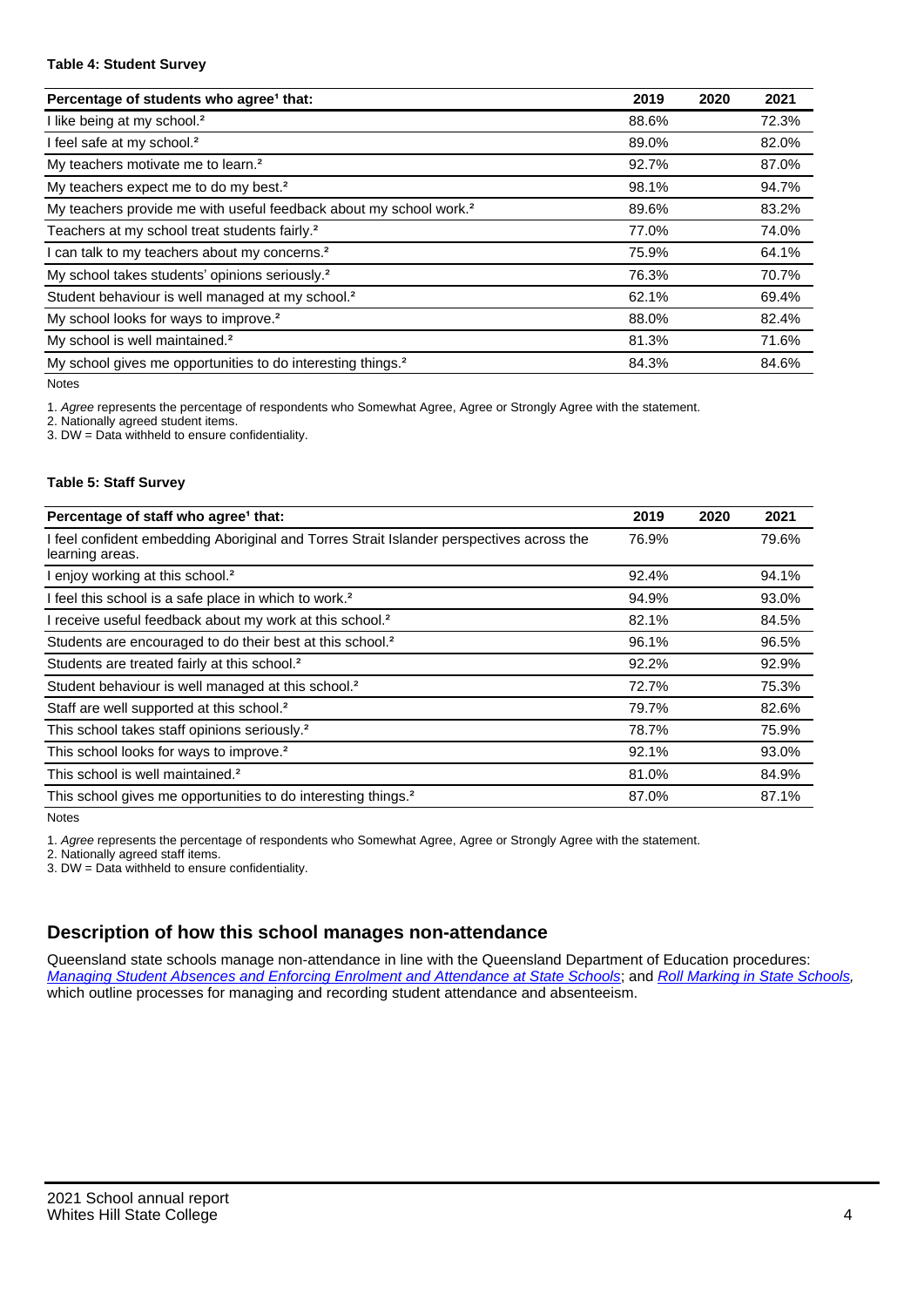# **School disciplinary absences**

### **Table 6: Count of school disciplinary absences at this school**

| Type of school disciplinary absence | 2019 | 2020 | 2021 |
|-------------------------------------|------|------|------|
| Short suspension                    | 127  | 120  | 145  |
| Long suspension                     | 18   |      | 4    |
| Exclusion                           | 14   | 2    | 3    |
| Cancellation                        | 5    | 8    | 10   |
| Total                               | 164  | 137  | 162  |

#### Notes

1. School disciplinary absence (SDA) data is a total of short suspensions (1–10 days), long suspensions (11–20 days), exclusions and cancellations. 2. The number of SDAs is not the number of students who received an SDA as one student may be suspended several times in a school year. Each time a student is suspended it is recorded as an additional SDA. The data does not reflect the outcomes of appeal decisions.

3. 2020 data was impacted by the COVID-19 health emergency. There were significantly fewer SDAs during the home-based learning period (the first five weeks of Term 2) compared to other years.

# **School funding**

### **School income broken down by funding source**

School income, reported by financial year accounting cycle using standardised national methodologies and broken down by funding source is available via the [My School](http://www.myschool.edu.au/) website.

### **How to access our income details**

- 1. Click on the My School link <http://www.myschool.edu.au/>.
- 2. Enter the school name or suburb of the school you wish to search.

| Search by school name or suburb | <b>School sector</b> | School type | <b>State</b> |  |
|---------------------------------|----------------------|-------------|--------------|--|
|                                 |                      |             |              |  |

3. Click on View School Profile to access the school's profile.



4. Click on Finances and select the appropriate year to view school financial information.

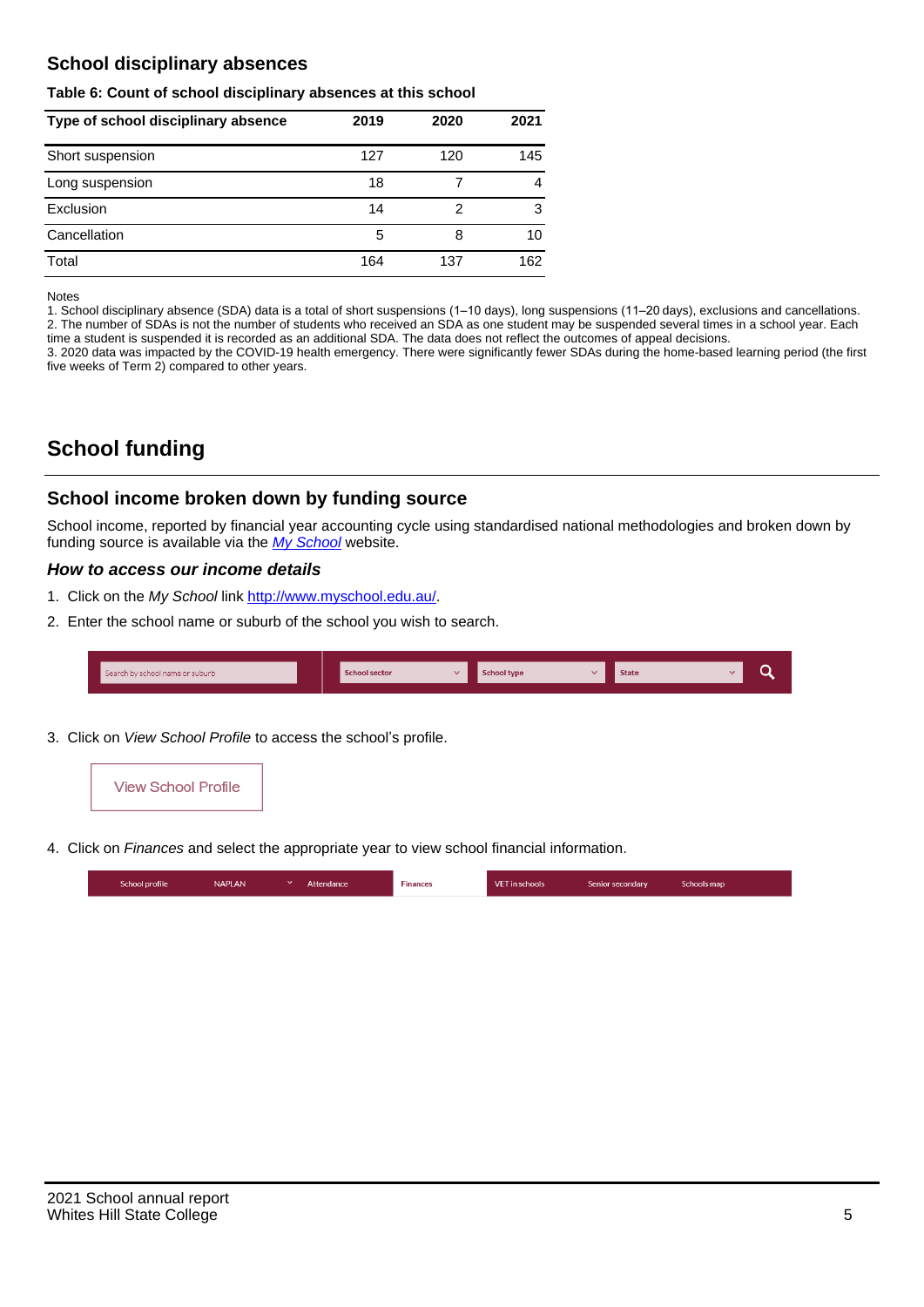# **Teacher standards and qualifications**

The Teacher registration eligibility requirements: Policy (p.1) states:

To be eligible for registration, a person must satisfy the Queensland College of Teachers (QCT) that they meet requirements regarding qualification and experience, or have otherwise met the requirements of the Australian Professional Standards for Teachers (APST). A person must also satisfy the QCT that they are suitable to teach and meet English language proficiency requirements. All these requirements are specified in the Act and the Education (Queensland College of Teachers) Regulation 2005 (the Regulation).

The qualifications required for teacher registration are successful completion of either -

- (a) a four-year initial teacher education program including teacher education studies of at least one year (e.g. a Bachelor of Education, or a double Bachelor degree in Science and Teaching) or
- (b) a one-year graduate initial teacher education program following a degree (e.g. a one-year Graduate Diploma of Education (Secondary) after a three-year Bachelor degree) or
- (c) another course of teacher education that the QCT is reasonably satisfied is the equivalent of (a) or (b). These are considered on a case-by-case basis.

For more information, please refer to the following link:

• <https://www.qct.edu.au/registration/qualifications>

# **Workforce composition**

## **Staff composition, including Indigenous staff**

**Table 7: Workforce composition for this school**

|                    | <b>Teaching staff</b> |      |      | Non-teaching staff |      |      | <b>Indigenous staff</b> |      |      |
|--------------------|-----------------------|------|------|--------------------|------|------|-------------------------|------|------|
| <b>Description</b> | 2019                  | 2020 | 2021 | 2019               | 2020 | 2021 | 2019                    | 2020 | 2021 |
| Headcount          | 79                    |      | 70   | 48                 | 51   | 50   | <5                      | <5   |      |
| <b>FTE</b>         | 73                    |      | 64   | 33                 | 36   | 35   | <5                      | <5   |      |

Notes

1. Teaching staff includes school leaders.

2. Indigenous refers to Aboriginal and Torres Strait Islander people of Australia.

3. FTE = full-time equivalent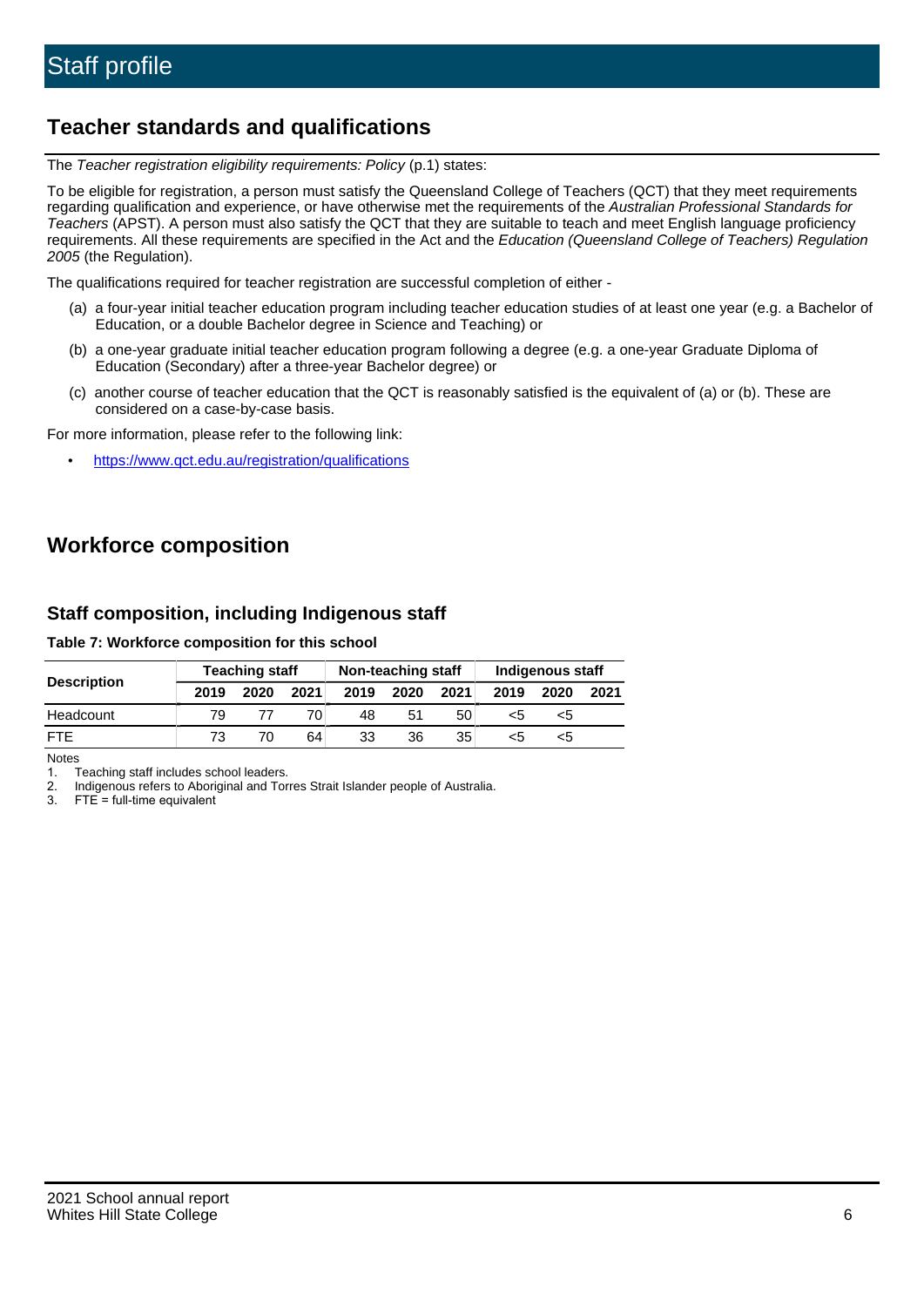# **Key student outcomes**

## **Student attendance**

Tables 8–9 show attendance rates at this school as percentages. In 2020, the COVID-19 health emergency affected student attendance in Queensland Government schools. Comparisons between 2020 and other years' attendance data should not be made.

#### **Table 8: Overall student attendance at this school**

| <b>Description</b>                                  | 2019 | 2020 | 2021 |
|-----------------------------------------------------|------|------|------|
| Overall attendance rate for students at this school | 90%  | 91%  | 90%  |

Notes

1. The attendance rate is the full- and part-time days attended as a percentage of enrolled school days.

2. Full-time students only.

#### **Table 9: Student attendance rates for each year level at this school**

| <b>Year Level</b> | 2019      | 2020 | 2021 |
|-------------------|-----------|------|------|
| Prep Year         | 94%       | 91%  | 89%  |
| Year 1            | 92%       | 89%  | 92%  |
| Year <sub>2</sub> | 92%       | 90%  | 94%  |
| Year <sub>3</sub> | 91%       | 91%  | 90%  |
| Year 4            | 90%       | 91%  | 92%  |
| Year <sub>5</sub> | 90%       | 91%  | 91%  |
| Year <sub>6</sub> | 91%       | 93%  | 92%  |
| Year <sub>7</sub> | 92%       | 91%  | 91%  |
| Year <sub>8</sub> | 89%       | 92%  | 90%  |
| Year 9            | 89%       | 90%  | 89%  |
| Year 10           | 89%       | 91%  | 85%  |
| Year 11           | 91%       | 90%  | 89%  |
| Year 12           | 88%       | 93%  | 90%  |
| Ungraded          | <b>DW</b> |      |      |

Notes

1. The attendance rate is the full- and part-time days attended as a percentage of enrolled school days.<br>2. Full-time students only.

Full-time students only.

3. DW = Data withheld to ensure confidentiality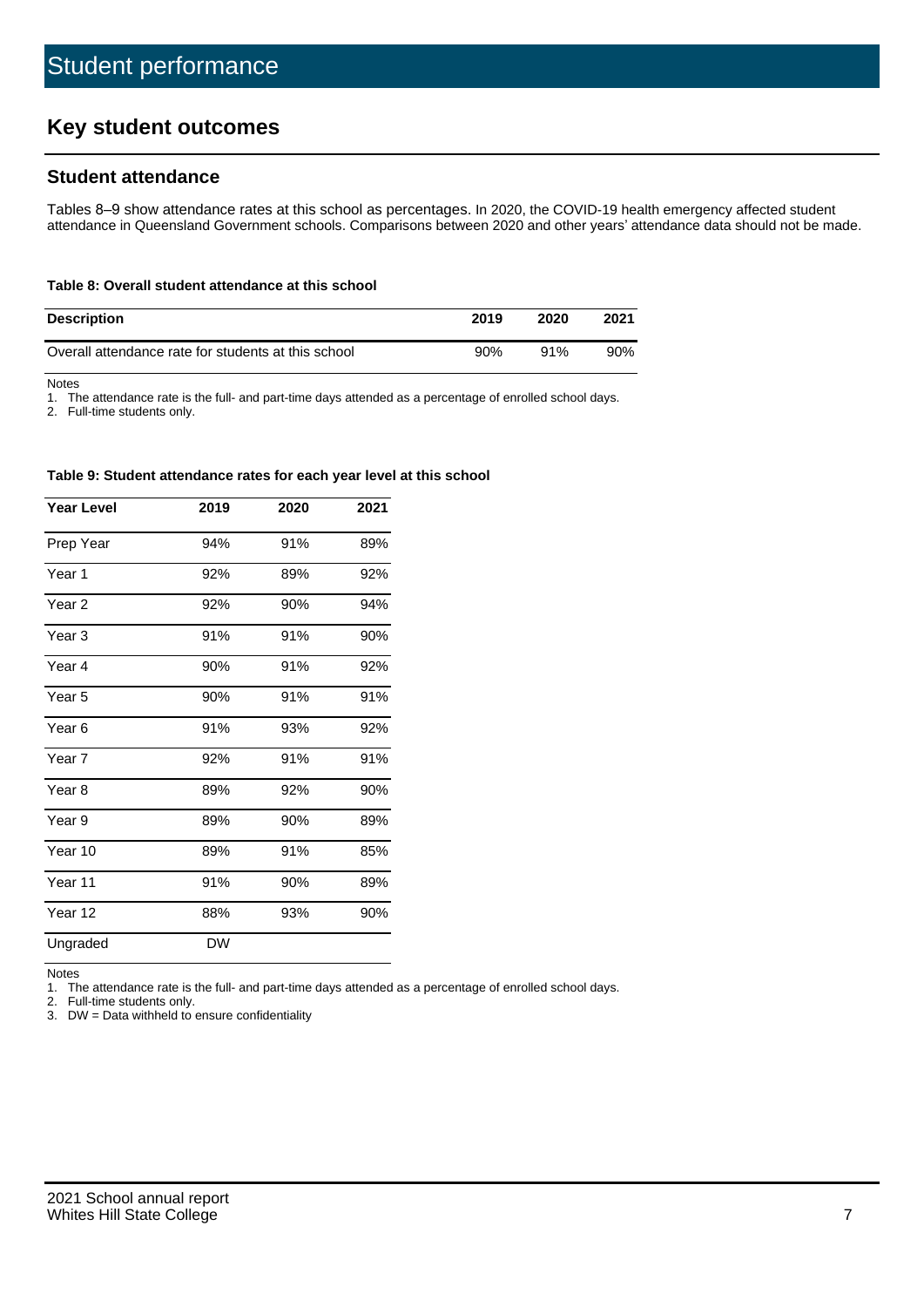# **NAPLAN**

Our reading, writing, spelling, grammar and punctuation, and numeracy results for the Years 3, 5, 7 and 9 NAPLAN tests are available via the [My School](http://www.myschool.edu.au/) website.

### **How to access our NAPLAN results**

- 1. Click on the My School link <http://www.myschool.edu.au/>.
- 2. Enter the school name or suburb of the school you wish to search.

| Search by school name or suburb | <b>School sector</b> | <b>School type</b>                        |          | <b>State</b> |  |
|---------------------------------|----------------------|-------------------------------------------|----------|--------------|--|
|                                 |                      |                                           |          |              |  |
|                                 |                      | $\sim$ $\sim$ $\sim$ $\sim$ $\sim$ $\sim$ | $\cdots$ |              |  |

3. Click on View School Profile of the appropriate school to access the school's profile.

| <b>View School Profile</b> |
|----------------------------|
|----------------------------|

4. Click on NAPLAN and select a year to view school NAPLAN information.

|  | School profile | <b>NAPLAN</b><br>$\sim$ 1 | Attendance | <b>Finances</b> | <b>VET</b> in schools | Senior secondary | Schools map |
|--|----------------|---------------------------|------------|-----------------|-----------------------|------------------|-------------|
|--|----------------|---------------------------|------------|-----------------|-----------------------|------------------|-------------|

#### Notes

- 1. If you are unable to access the internet, please contact the school for a hard copy of the school's NAPLAN results.
- 2. The National Assessment Program Literacy and Numeracy ([NAPLAN\)](http://www.nap.edu.au/naplan) is an annual assessment for students in Years 3, 5, 7 and 9.